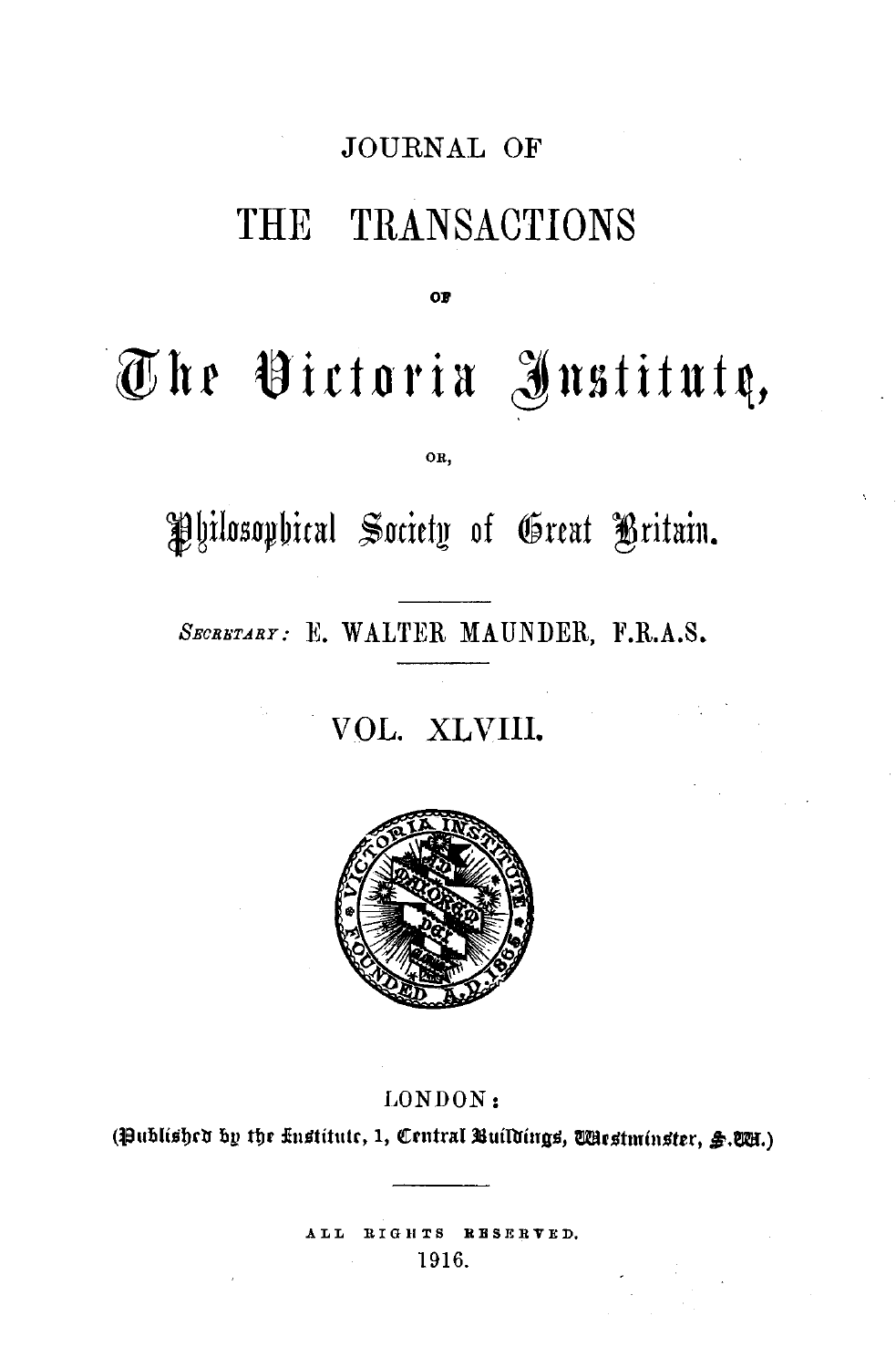#### 575TH ORDINARY GENERAL MEETING,

### HELD IN COMMITTEE ROOM B, THE CENTRAL HALL, WESTMINSTER, ON MONDAY, FEBRUARY 7TH, 1916, AT 4.30 P.M.

#### THE REV. PREBENDARY H. E. FOX, M.A., TOOK THE CHAIR.

The Minutes of the last Meeting were read and confirmed.

The SECRETARY announced the election of Sir T. Victor Buxton, Bart., M.A., and the Rev. Herbert Parry Thornton, M.A., as Members of the Institute, and of Miss K. M. Bond, Mr. W. J. Canter, C.I.M., R.N., and of the Rev. R. Wright Hay as Associates.

The CHAIRMAN regretted to have to announce that Chancellor Lias would not be able to be present in person. In view of the inclemency of the season, and of his advanced age and delicate health, it would certainly have been unwise for the venerable Lecturer to have undertaken the journey. But he had sent his paper, and he would ask the Secretary to read it.

# *THE UNITY OF ISAIAH.\** By the Rev. J. J. LIAS, **M.A..,**  Chancellor of Llandaff Cathedral.

# GROUNDS WHEREON THE UNITY OF THE BOOK HAS BEEN CHALLENGED.

THE Germanic schools of criticism of the Scriptures which have met with so much acceptance here in England have owed their influence to many causes, of which I consider the principal to be the unwillingness of believers in the authority and inspiration of Scripture to discuss minute details of evidence when they base their belief in revealed religion upon arguments of a much higher order and wider range. It seems to such persons a waste of time to enquire whether the fact of revelation

<sup>\*</sup> For a much fuller treatment of this subject, see my paper in the number for October, 1915, of *Bibliotheca Sacra,* published quarterly at Oberlin, Ohio, U.S.A.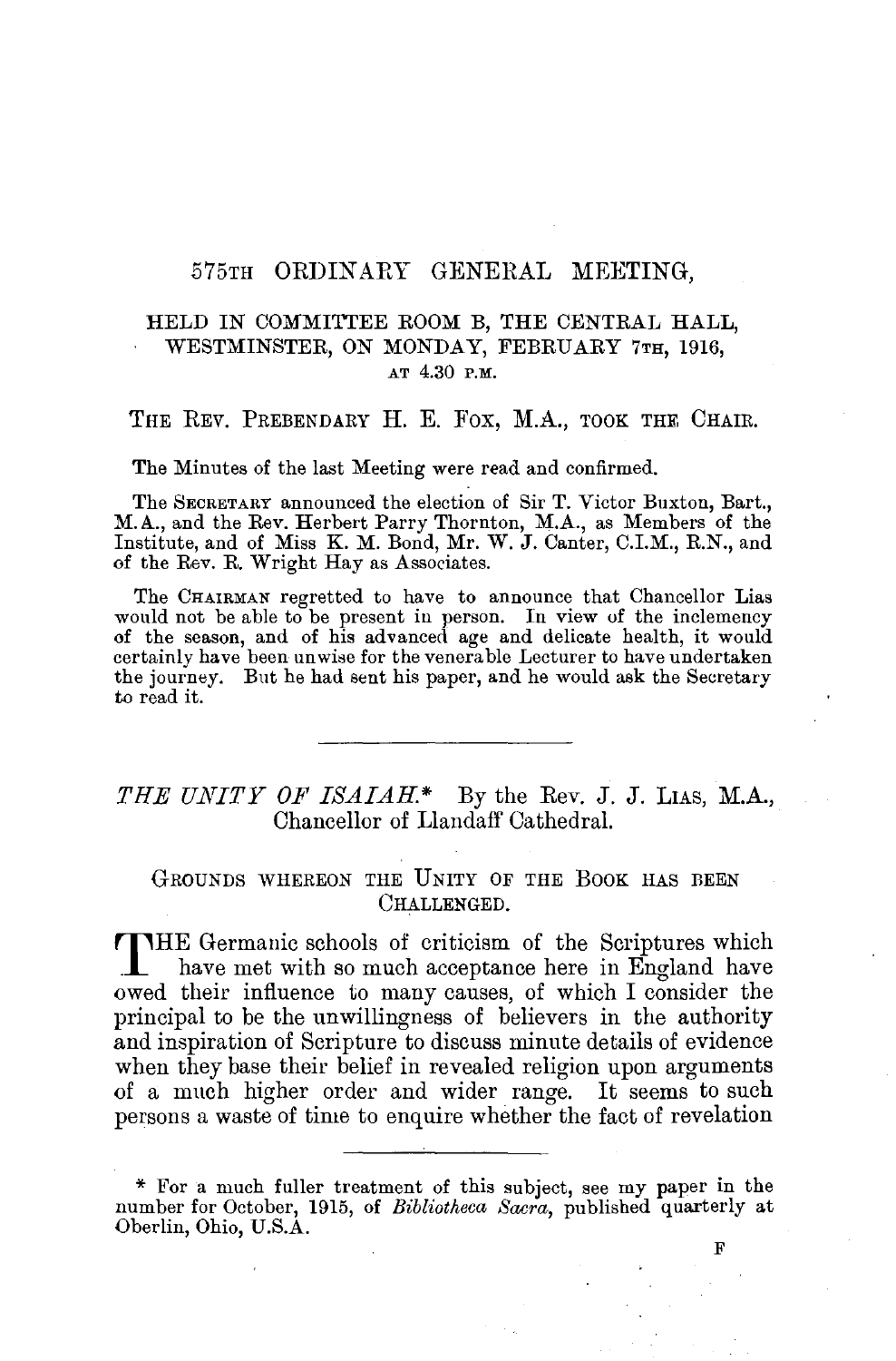supported by arguments so cogent could possibly have been transmitted on insufficient authority. If God, they say, has revealed the secrets of His will to mankind, no doubt He has also taken care that this revelation shall have been unmistakably proclaimed by competent witnesses. But, on the other hand, we have to remember that the prominence which the criticism destructive of the testimony of those witnesses has attained has been reached by ignoring that testimony and by attaching undeserved importance to a number of minute details lying in quite a different plane from the great and important arguments above referred to. That prominence cannot be safely ignored. Investigation along these lines of secondary importance has obtained control of the universities and great. public schools, and is still spreading. I fear that it cannot be prevented from spreading still further, unless it is met upon its own ground.

One point comes to the front when we study this criticism. It takes high ground. It declares that its conclusions are "irreversible," and that they are "scientific." But they are reached through the medium of history and literature, and it is only fair to ask whether, in the strict sense of the word, historical and literary criticism can really be scientific. Science means knowledge involving exactness in the comprehension of facts. In historical and literary criticism there is large room for the influence of mere opinion. Scientific certainty is far from being attained in those lines of research. The critic's conclusions are at best only probable, and "probability" does. not mean certainty.

One more preliminary observation. What are the methods of the literary and historical criticism which has thus seated itself in the chair of infallibility? They are these. Certain principles are laid down and conclusions drawn from them. But these conclusions are at variance with the facts, as those facts have been handed down to us. To the ordinary mind, and much more in the case of the scientific inquirer, this would seem to invalidate the conclusions. Not so to the critic: *Tant pis pour les faits,* he replies, and proceeds to strike out of his documents everything which conflicts with them, and to assign it to authorities of a later date.

This method proves too much. On such lines the earth could be proved to be flat or the sun to revolve round it. Yet this, and this only, as the works of the critics themselves demonstrate, is their method of "scientific" investigation-a. method received in so many quarters as irrefragable.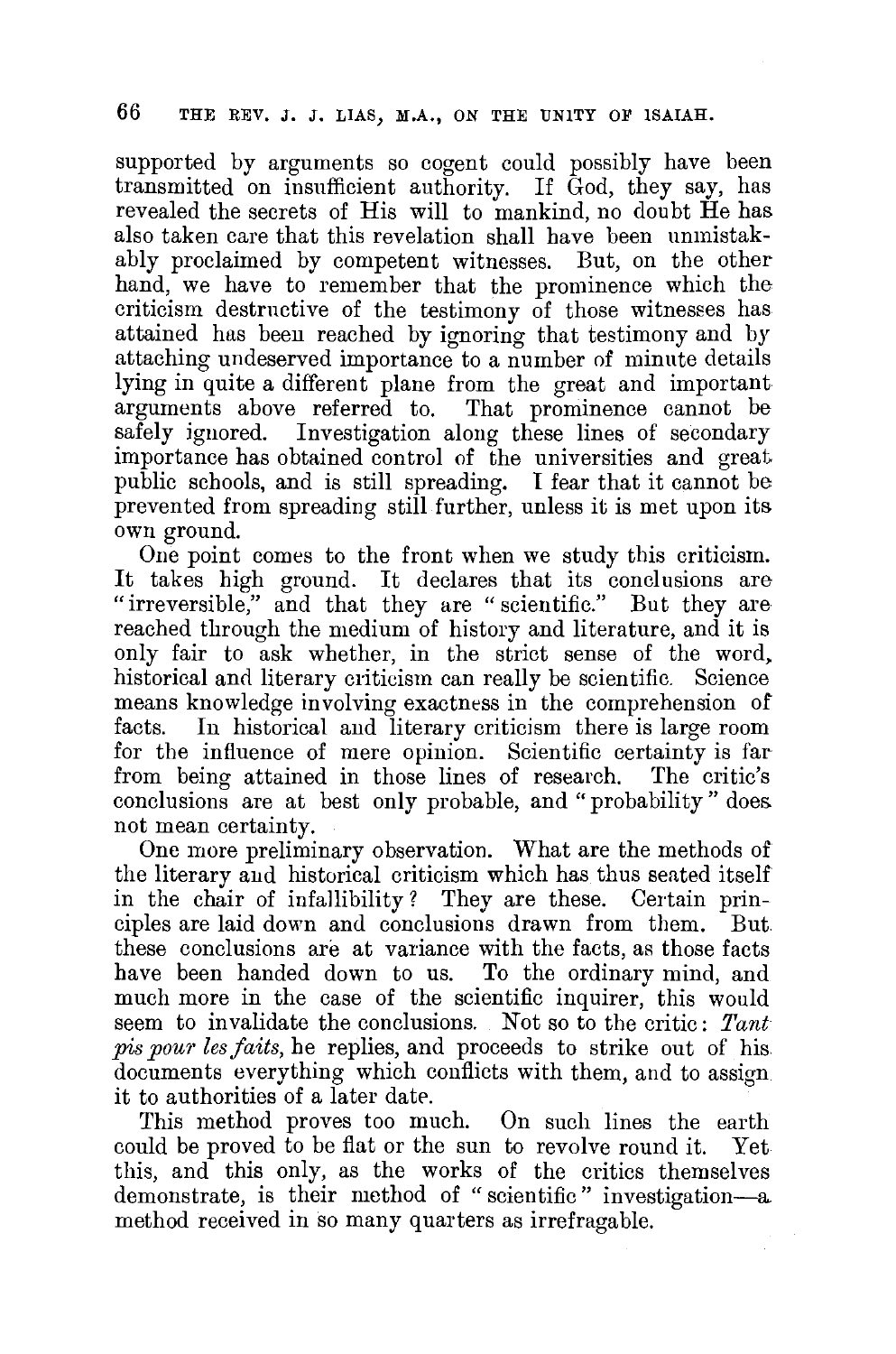Another alleged" scientific" ground for laying down the principles mentioned above is the following. The narratives in question presuppose a revelation attested by miracles and supported by prophecy. Dut science has shown that miracles and prophecy are impossible; therefore the narratives cannot have been authentic. The miracles related could never have occurred, and the prophecies must have been uttered after the event. Here is. the real reason for repudiating the histories and splitting up the prophecies, as we shall see they have been split up. There is, however, no justification for this attitude. Men of science do not nowadays, as a rule, pronounce miracles and prophecy to be impossible, and the bitter antagonism between religion and science which existed fifty or sixty years ago no longer prevails.

The Unity of Isaiah was not denied at first altogether on account of the supposed opposition between religion and science.

It was largely due to the distinction in character between the former part of the writings of the prophet and the last twentyseven chapters, which are separated from the former part by four chapters purely historical. Not only is the earlier portion of Isaiah for the most part a vision of calamity and ruin, and the latter a glowing one of prosperity and hope, but the latter seems to have a Babylonian atmosphere about it—or so at least the German school of critics among us believed until the present Professor of Hebrew at Cambridge expressed the opinion that its atmosphere was Maccabæan. The earlier portion of the prophet's writings contained prophecies which, if they were his, were beyond the capacity of man's unassisted ideas. The later critics have therefore split up this portion into nearly a dozen parts, since they must, of course, have been written after the event. Why they should have been written in the prophetic, and not in the historic, form, the critics do not think it necessary to explain.

There are, indeed, many points in the critical theories which seem to need explanation, but for which explanation is seldom given. Professor Sir George Adam Smith, in his fascinating volume on Isaiah, has given the most intelligible account of the principles upon which the investigation is grounded. "Our study," he says, " completely dispels, *on the authority of the Bible itself,* that view of inspiration and prediction so long held in the Church." He then describes what the "view" is in language which certainly does not describe it accurately; indeed, I may venture to say that nothing like it has ever been seen in any treatise on prophecy. The view of the believer may

F *2*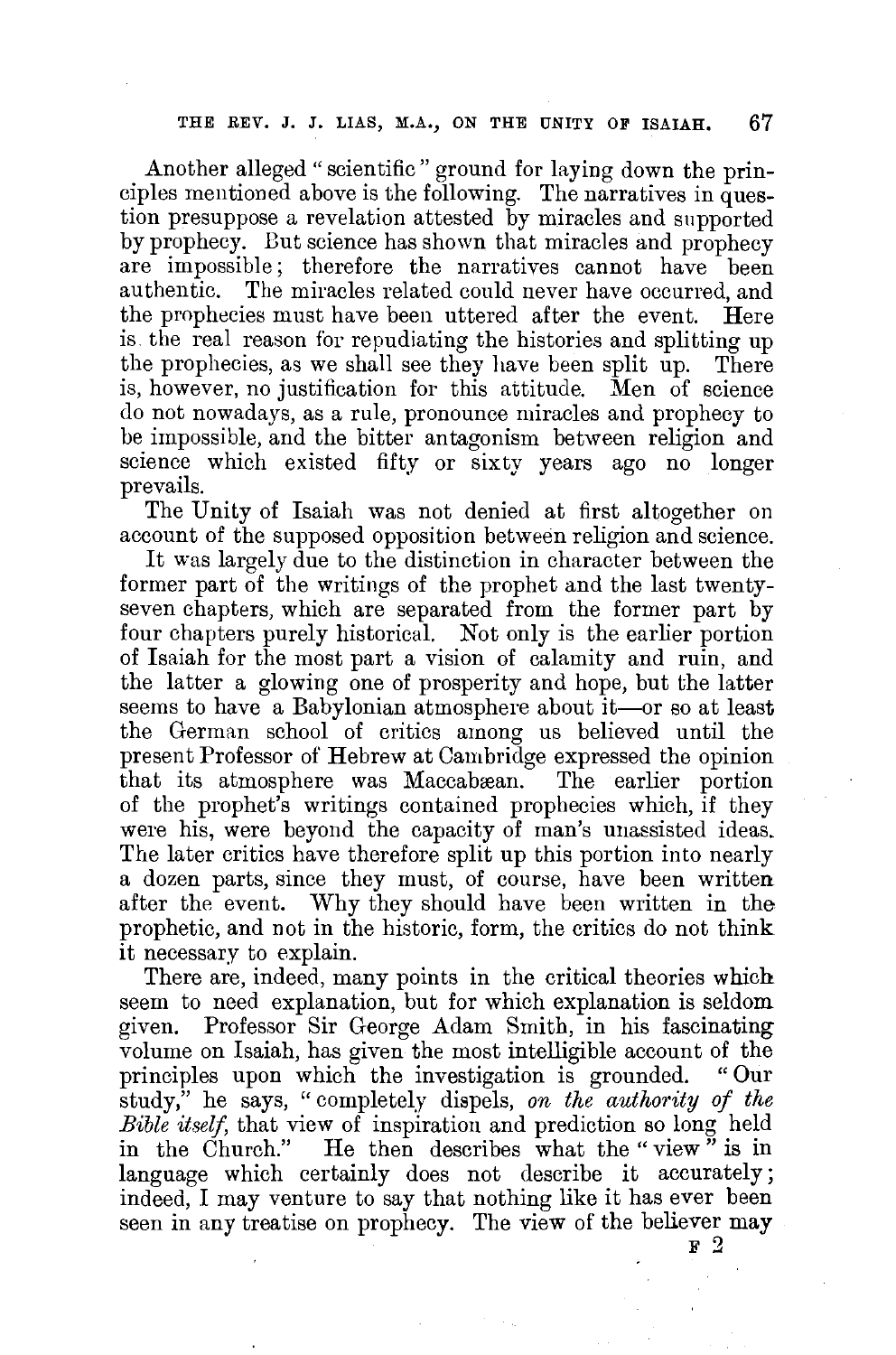possibly be as the Professor confesses, "difficult to understand, but this is a strange way to describe it:—

"The prophet beheld a vision of the future in its actual detail, and read this off as a man may read the history of the past out of a book or a clear memory."

This description will, I think, seem to most of those present the exact opposite of that presented by prophetical writings, except, perhaps, in a few passages such as we find in the 22nd and 69th Psalms.

But to proceed  $:=$ 

" Isaiah prophesied as he did from loyalty to two simple truths ... that sin must be punished, and the people of God must be **saved."** 

He is credited with "wonderful knowledge of human nature and ceaseless vigilance of affairs." He had "no magical means for foretelling the future, but simply his own spiritual convictions and his observations of history."

It will be noted that Professor Smith does not tell us whether the above character of Isaiah is based upon the whole book as we have it now, or only upon the few chapters left us after the critical dissection has been effected. Further, the use of the word "magical" in describing prophecy is surely begging the question. And lastly, if this criticism is scientific, these assertions should surely have been accompanied by some demonstration. There is, however, this difference between the " science " of criticism and other sciences, that the latter are founded upon demonstration, but the former is content with very little or none at all.

#### DR. SKINNER'S DISSECTION OF THE BOOK.

According to the analysis given by Dr. Skinner, in the Cambridge Bible for Schools, the following is the dissection of Isaiah, chaps. i-xxxv: Isaiah is credited with the first ten chapters, and with xi to the end of verse 9, or, as some say, verse 10. The rest of the chapter is not supposed to be his. Neither are chaps. xii-xiv, verse 23; xv; xvi (though to this last Isaiah is asserted to have written two verses as a *postscript);* xxi, xxivxxvii, xxxii-xxxv. It seems to me most unfortunate that young people in colleges and schools should be given insufficiently digested theories of this kind for their intellectual nourishment, instead of a straightforward exegesis of the prophet's writings.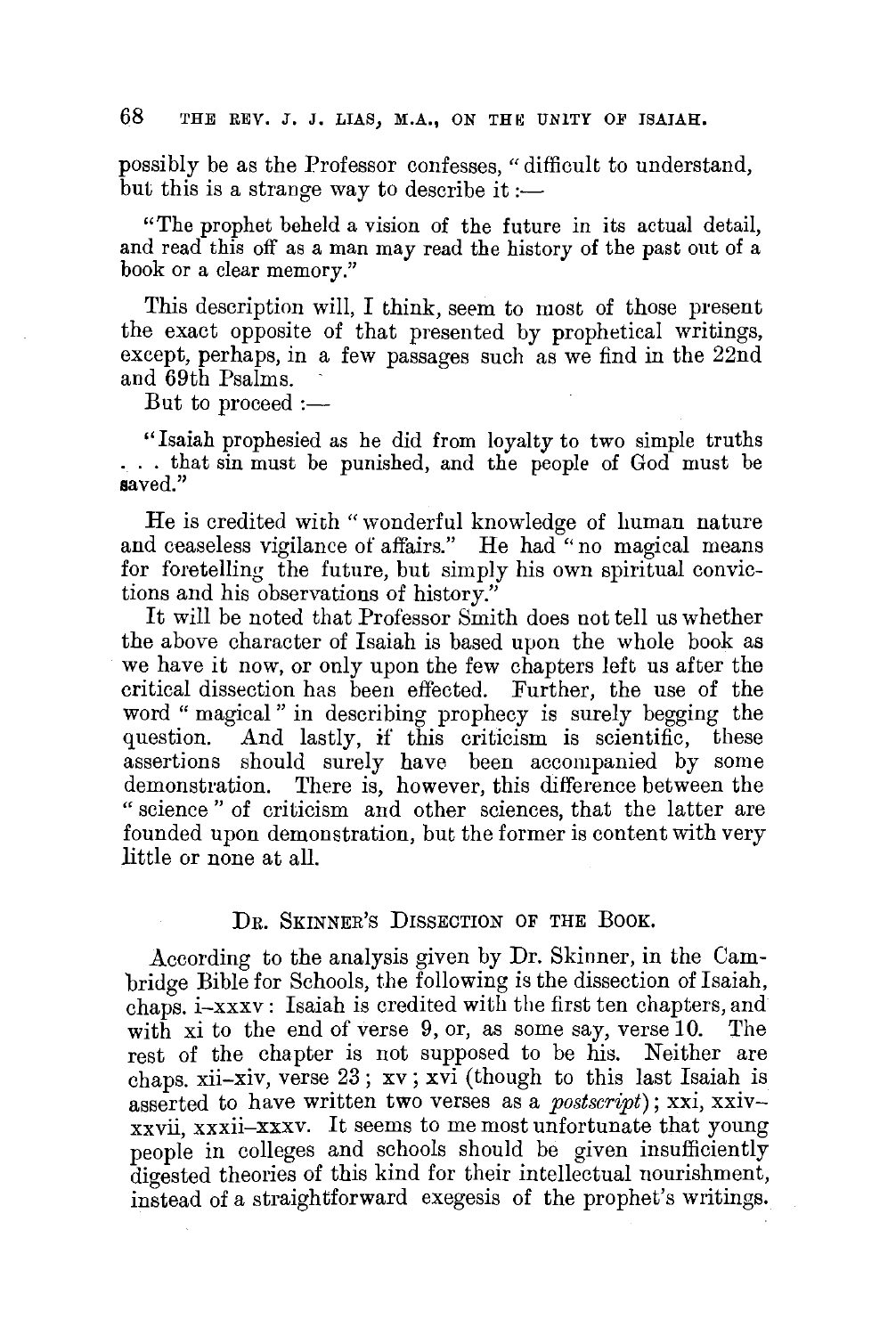Dr. Skinner, himself, calls the result "somewhat surprising," but instead of furnishing the full and formal demonstration necessary for a scientific enquiry, attempts to defend it in some paragraphs in which figure prominently such phrases as "may be," "appear to," "probably," "must have," "might have," and the like. In the physical sciences, such for example as astronomy, how would a theory or treatise be received if it were based upon such uncertain premisses as these?

This analysis leaves to Isaiah only some 24½ chapters, yet the critics constantly speak of Isaiah's characteristics and style, as if these could be fully deduced from such slight material.\*

#### CHARACTERISTICS COMMON TO THE ENTIRE BOOK.

I proceed to certain striking characteristics of the whole of the book that bears the name of Isaiah, many of which may be seen at a glance and plead strongly for its essential unity.

(1) The marked detachment of Isaiah's personality from his prophecies. If we examine the books of Jeremiah, Ezekiel and Daniel, we find that in these we cannot get rid of the personality of the writer. Jeremiah is pessimistic, sensitive, anxious, and frequently shrinks from delivering the message with which he is entrusted. Ezekiel constantly sees visions, and introduces himself into his prophecies ; the personality of Daniel is even more prominent; but Isaiah relates only one vision, and only once describes the circumstances under which his prophecy was delivered. In the four historical chapters, no doubt. Isaiah appears as a prominent actor, but these four chapters are history, not prophecy; they are his contribution to the Jewish national records. In all the rest he goes his solitary way: his own personality completely lost in the wondrous message with which he is commissioned.

(2) The majestic imagery in which the writer revels, the poetic elevation of style, the love of nature, all of which characterize every chapter, almost every verse of the whole book. The Isaiah of the critics, who wrote but  $24\frac{1}{2}$  chapters or less, has no monopoly of these remarkable qualities, as every genuine student of the book knows, even though he be limited to our English translation. The style of the book throughout is unique

\* Professor Skinner, in his *Commentary*, intended for immature minds, makes the admission (p. lxxi) that a considerable number of recent critics "deny several other passages to Isaiah," while others "dispute the genuineness of all the promises of salvation found in a particular section."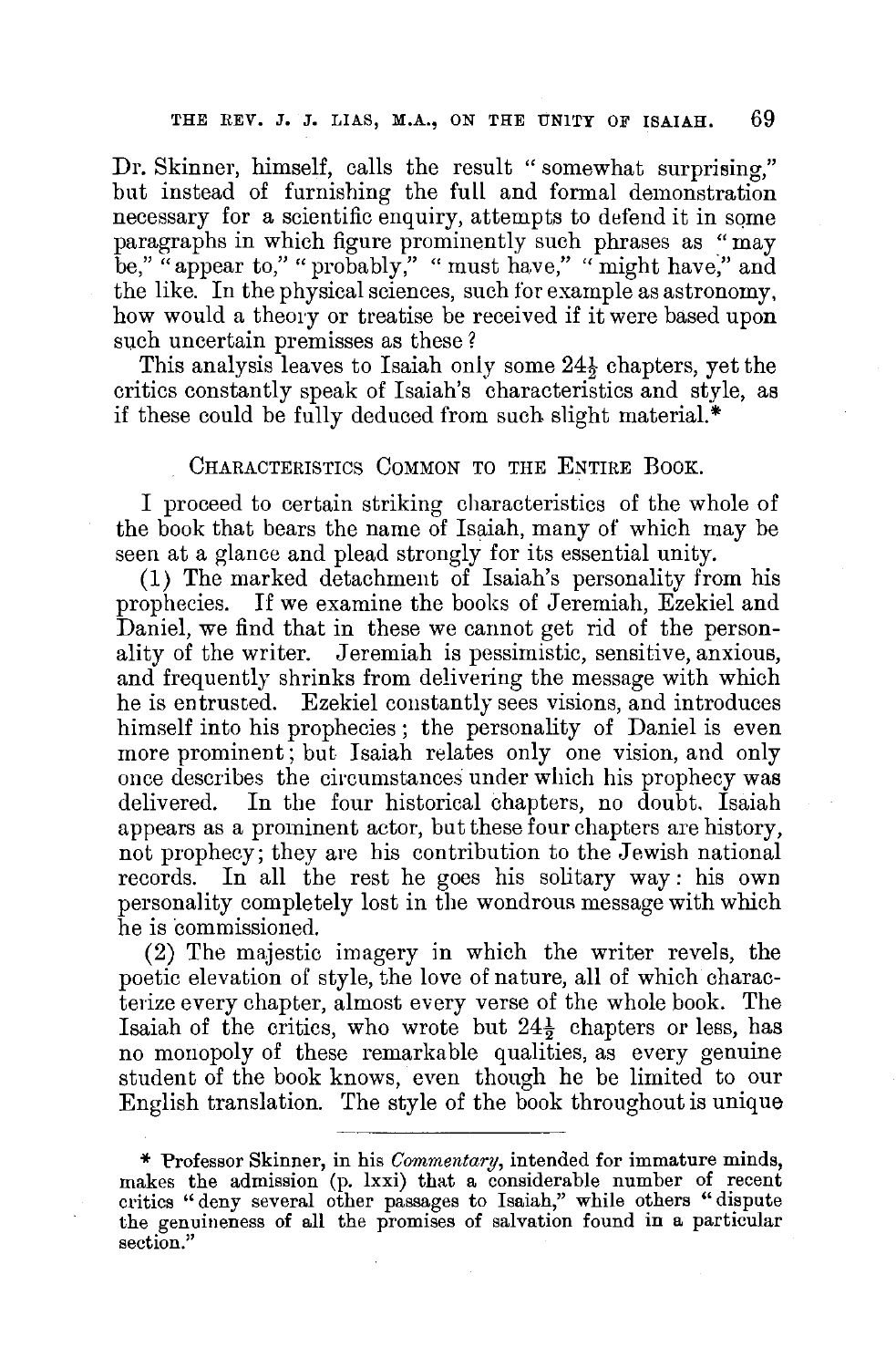in literature. A well-known critic of the German school says of chap. vii, 2,

"And the heart (of King Ahaz) was moved, and the heart of his people, as the trees of the wood are moved with the wind,"

that "this fine simile is sufficient to prove that Isaiah himself is the narrator." I may safely challenge him or anyone who agrees with him to show me any chapter in the entire book, no matter to what author the critics may have assigned it, in which the same acute sensitiveness to the beauties of nature is not found. It is not even absent from the four chapters of the historical fragment.\*

The critics draw a distinction between the" genuine" and the " second " Isaiah from the alleged fact that the more gloomy and terrible passages are to be found in the former, and the more alluring and peaceful in the latter. But the distinction is as great between the" second" Isaiah and the eight or ten" fragments" (not written, according to the critics, either by the genuine or by the "second" Isaiah), with the exception of chap. xxxv, which, though a "fragment," far transcends anything else in the whole book as a picture of radiant beauty and prosperity. The critic forgets, conveniently, such passages as these when he endeavours to establish a distinguishing contrast between the genuine and the "second" Isaiah.

(3) The tendency to repetition, of which we find instances in the undisputed Isaiah in twelve instances, one of them being a fourfold repetition of a whole sentence. It is also repeatedly found throughout the whole volume. The use of the phrase, "woe unto you," in chap. v, is an instance. The same phrase occurs in chap. xlv, ascribed to the "second" Isaiah. In the ·" second" Isaiah repetition often assumes such forms as "Awake, awake," "cast ye up, cast ye up." All these are for the sake of emphasis.

(4) There is an analogons tendency of the prophet to quote his own words, a habit not quite peculiar to Isaiah but much more common with him than with any other prophet. Thus

<sup>\*</sup> I may mention that the three most striking and sustained descriptions of natural phenomena in the whole book are chaps. ii and xi, 1-9, in the undisputed Isaiah and chap. xxxv in the "fragments." The first is one of the finest descriptions to be found in any author, illustrating Nature in her awfulness, and may be compared with the powerful passage of the desolation of Moab, chaps. *xv* and xvi, in the "fragments." Hundreds of shorter passages of the same character can be found in the whole book.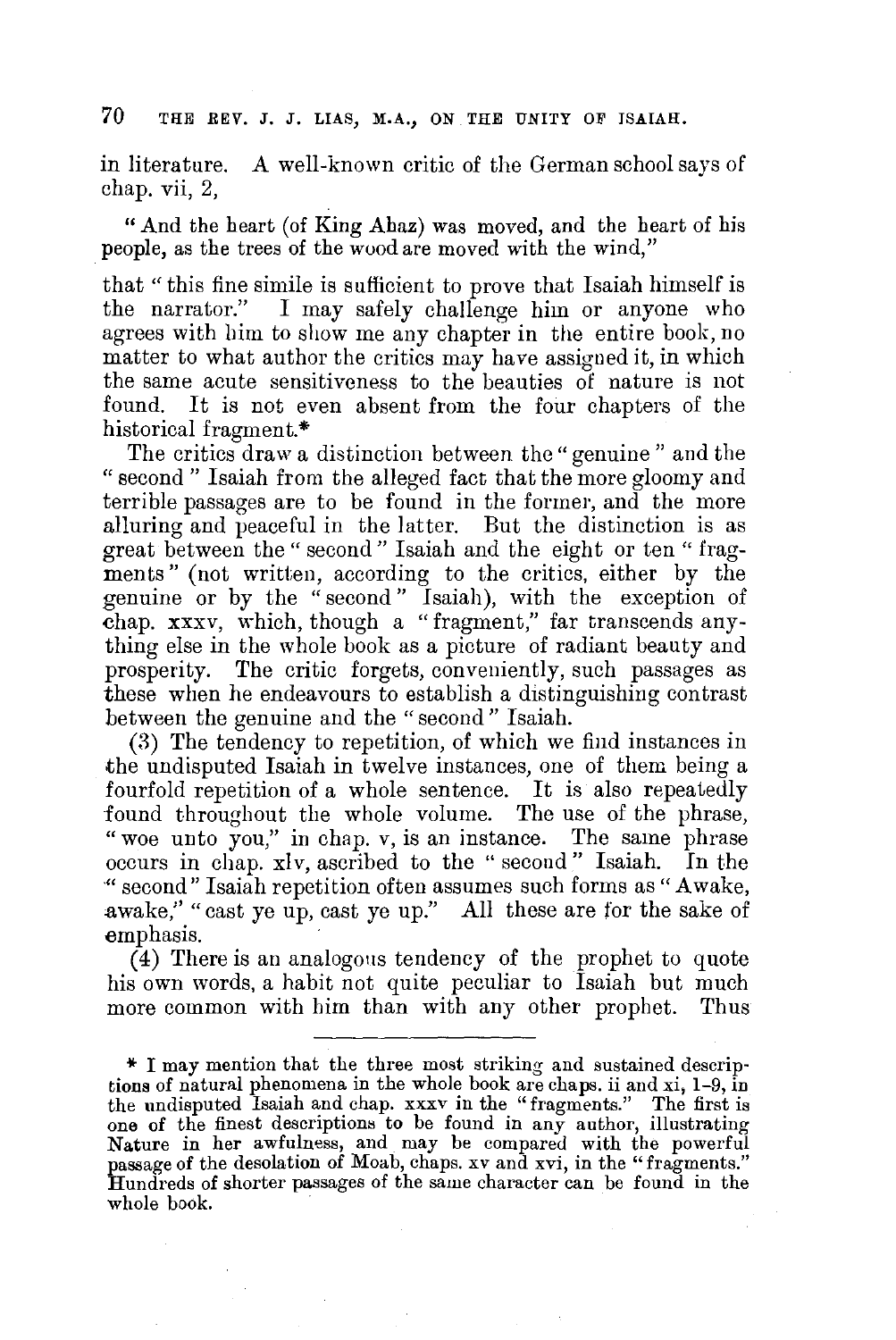there is the reappearance in the " second " Isaiah of portions of that beautiful description of a land of peace given in chap. xxxv, beginning:

" The wilderness and the solitary place shall be glad for them; And the desert shall rejoice, and blossom as the rose,''

and ending:

" The ransomed of the Lord shall return,

And come to Sion with songs

And everlasting joy upon their heads :

They shall obtain joy and gladness,

And sorrow and sighing shall flee away."

This seems to show that Isaiah revelled in the word-picture he has drawn, which has no superior in the whole range of literature.

This language is often quoted in what is called the "second" Isaiah ; sometimes at length, sometimes in allusion, but at least nine times in all.

Similarly the almost equally beautiful picture in chap. xi,  $6 - 9 -$ 

" The wolf also shall dwell with the lamb,

And the leopard shall lie down with the kid;

They shall not hurt nor destroy in all My holy mountain:" is reproduced in chap. lxv,  $25-$ 

" The wolf and the lamb shall feed together,

And the lion shall eat straw like the bullock:

And dust shall be the serpent's meat.

They shall not hurt nor destroy in all My holy mountain, saith the Lord."\*

Continual allusions are made to Lebanon, Carmel, Sharon and the Forest, often associated together, though these are frequently obscured in our versions by the translation of Carmelt as "fruitful field." Such allusions are found in chaps. x, 18; xvi, 10;

\* Jeremiah and Ezekiel have their own special peculiarities of expression, but they never quote passages of their own at length, as Isaiah does.

t Carmel is used ten times in Isaiah as meaning "fruitful field" ; it occurs twice in Jeremiah, but one of these cases refers to Mount Carmel. Elsewhere it is apparently not used at all. It occurs in this sense and context seven times in the undisputed Isaiah, once in the historical chapters, and twice **in** the other portions **of** the book.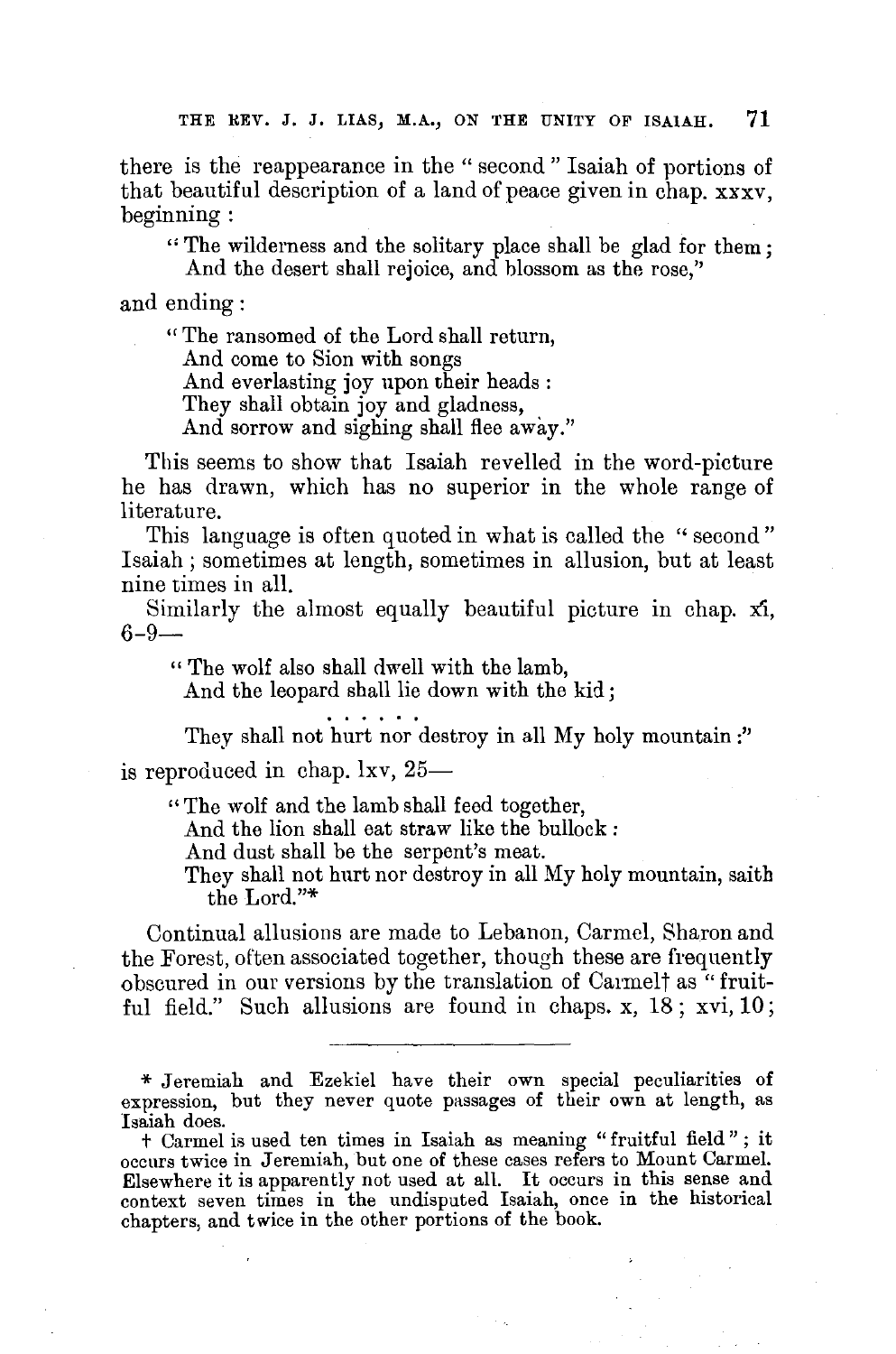xxxii,  $15, 16$ ; xxxiii,  $9$ ; xxxv,  $2$ ; xxxvii,  $24$ ; lxv,  $10$ , and in a dozen or more other passages distributed amongst nearly all the writers to whom the book has been ascribed. The foregoing are only examples of similar repetitions and quotations from undisputed and disputed passages alike, of which I have published elsewhere a lengthy list. If such repetitions do not appear in every one of these supposed writers, it must be remembered that some of them contribute only a chapter or even half a chapter.

Two more instances of the kind deserve special notice. We have "treacherous dealers," a phrase which occurs repeatedly in several of the writers among whom the book is divided. The words "treacherous " and " treacherously" occur amongst the other prophets, but never together, and they are never repeated twice, as in Isaiah xxi, 2-

> " The treacherous dealer dealeth treacherously, And the spoiler spoileth."

And again in chap. xxiv, 16, we have-

" But I said,

My leanness, my leanness, woe unto me!

The treacherous dealers have dealt treacherously;

Yea, the treacherous dealers have dealt very treacherously."

And in chap. xxxiii,  $1$ , we have-

" Woe to thee that spoilest and thou wast not spoiled,

And dealest treacherously, and they dealt not treacherously with thee!

When thou shalt cease to spoil, thou shalt be spoiled ;

And when thou shalt make an end to deal treacherously, they shall deal treacherously with thee."

And these three passages are assigned to three different authors.

The phrase "in that day" occurs nearly forty times in Isaiah i-xxxv-chapters ascribed to the undisputed Isaiah and some eight other authors. If we include analogous phrases such as " the day of the Lord," "the day of the Lord's vengeance," " the day," and other similar expressions, they occur more than fifty times. In the " second " Isaiah they occur only once-in chap. lii, 6-but the reason is obvious. The words are invariably used of a day of vengeance and judgment, but the last twenty-seven chapters of the book are devoted exclusively to God's promises.

(5) The abundant use of *paronomasia* or the repetition of the same sound. Thus we have *koi* (ah), *goi* (nation), in i, 4;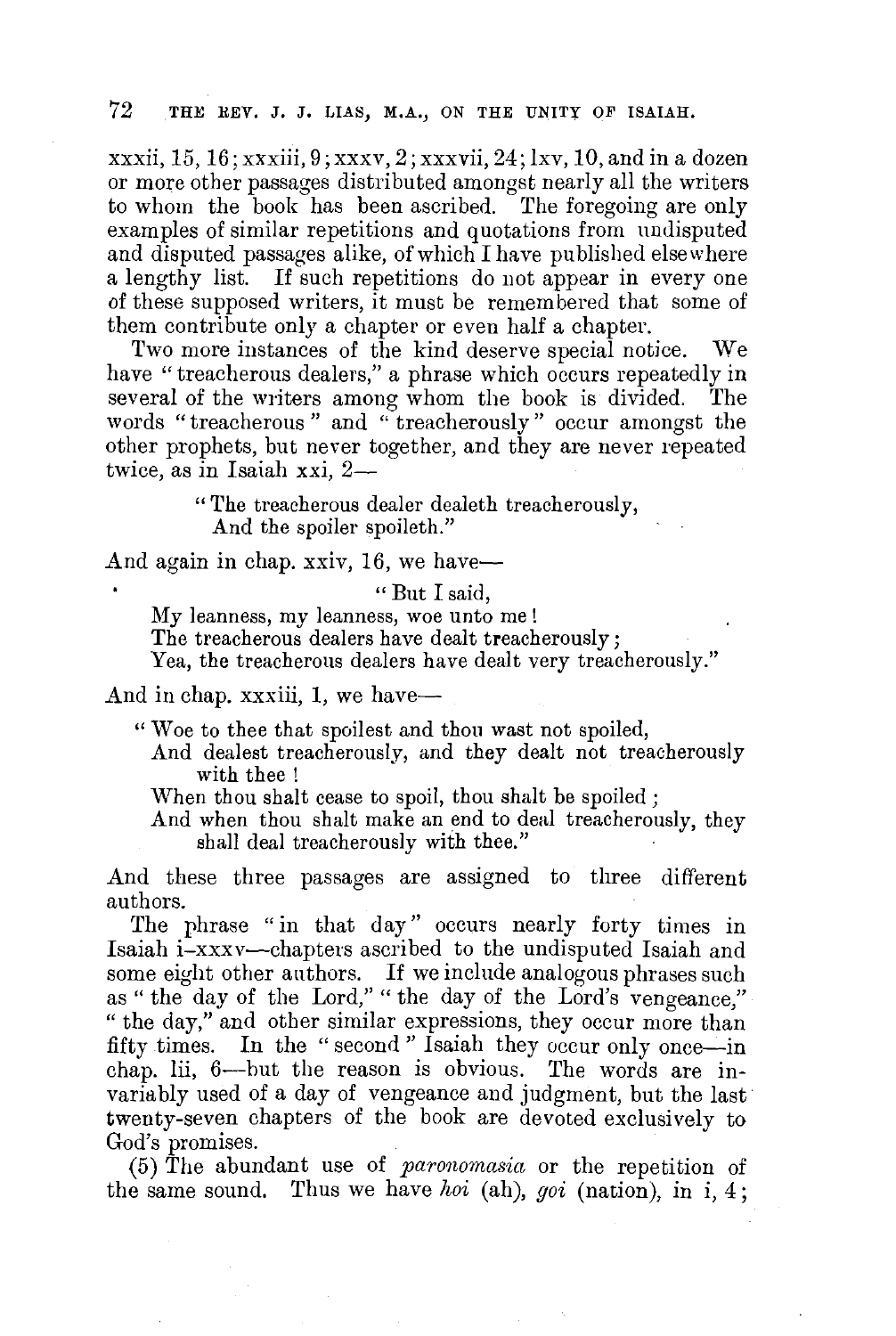*enachem* (ease) and *anakmah* (avenge), in i, 24. In ·v, 7, we have *mishpat* (judgment) paired with *mispach* (iniquity), and *tzedakah*  (righteousness) with *tzeghakah* (ery). In the second Isaiah *mal'ah tzeba'ah (xl,* 2); also xl, 12, *maim w'shamaini;* (21) *halo tedghu,*  and *halo yishmaghu; yaggishu w'yaggidu* (xli, 22); and in the other alleged "pseudo-Isaiahs" *habboged boged* and *hashoded shaded* (xxi, 2, see xxiv, 16, xxxiii, 1). Also xxiv, 3, *hibbok h'Mok* . . . *hibboz h'bboz* and *pachad w'pachath w'pach* ( verse 17 ). These are merely specimens of what is found everywhere throughout all the *whole* prophecy, and though it may be occasionally found in other writings, it stamps the whole Book of Isaiah as one written bv a man who has the ear as well as the mind and heart of a poet.

(6) Expressions peculiar to Isaiah. The most remarkable of these is "the Holy One of Israel." This occurs twenty-eight times in the book, twelve being in the undisputed portion, fourteen in the "second" Isaiah, one in the "fragments," and one in the historical part. It is almost entirely confined to Isaiah, occurring only six times elsewhere in the Old Testament, the passage in II Kings xix, 22, being Isaiah's contribution to his country's history. The late Dr. Kennedy connected it with the ineffaceable impression made upon the prophet by that awe-inspiring vision given to him, " in the year that King Uzziah died." The

cumulative force of such minute touches is very great. This occurs in Isaiah's vision, just referred to. It is found in a few of David's Psalms, and twice in II Samuel, among books written before Isaiah's time; in the later prophets it is found infrequently, except in Haggai, but it occurs very often in the undisputed Isaiah, and also in the " fragments," and occasionally in the " second" Isaiah. The critics deal very cautiously with the agreements between what they have left of Isaiah and the "fragments,"-a good deal more cautiously than they are accustomed to deal with Hebrew literature generally.

"Mighty God of Jacob" or "Israel." These words are almost peculiar to the Book of Isaiah, occurring elsewhere only once in Genesis and once in the Psalms. They do not occur in the "fragments," but are found once in the undisputed chapters and twice in " second " Isaiah.

" The mouth of the Lord hath spoken it." The expression occurs once in the undisputed and twice in the "second " Isaiah, but very similar expressions are found in the undisputed Isaiah and four times in the "fragments."

.The phrases "Holy Mountain," " Mountain of the Lord,"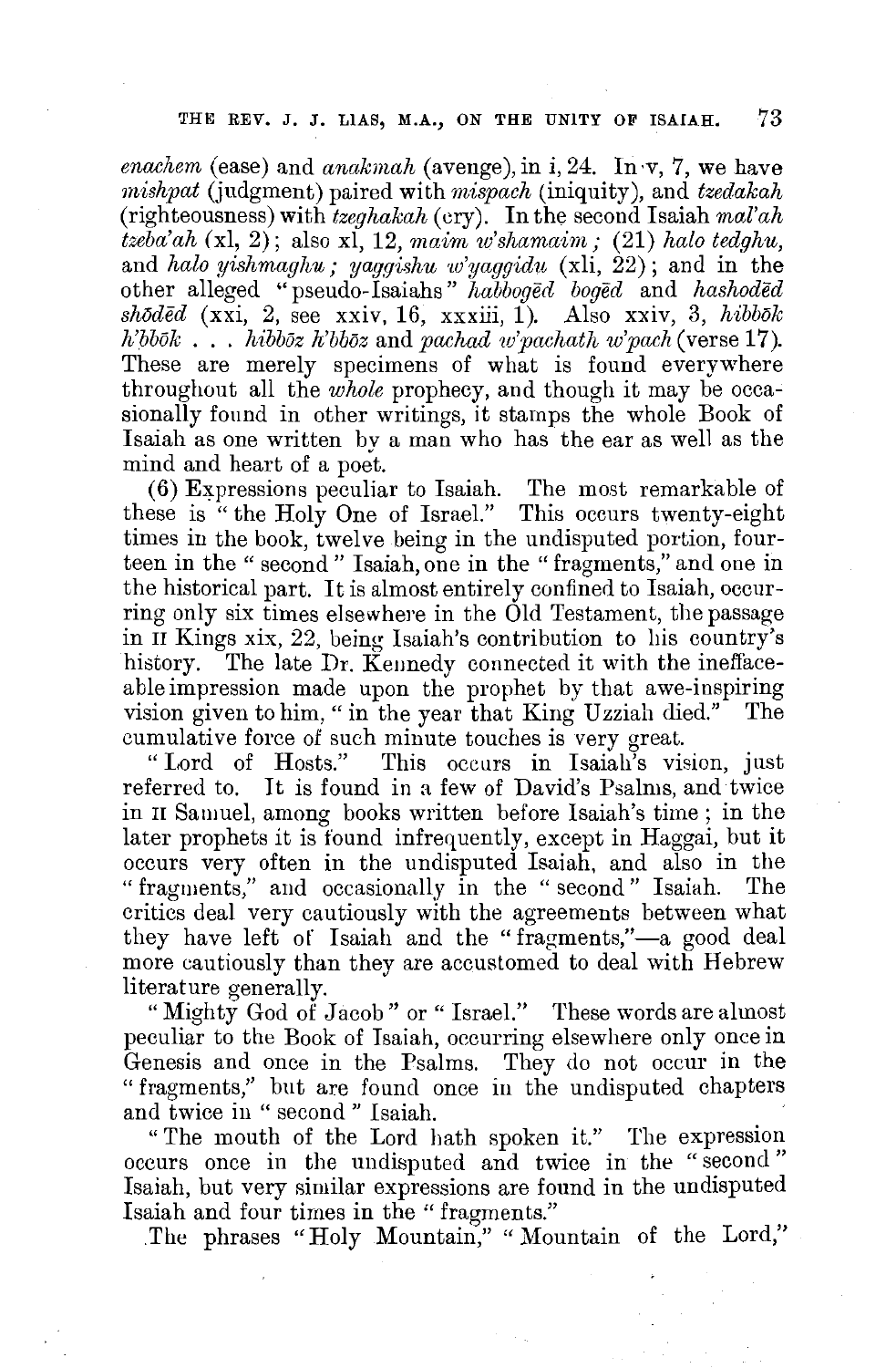" Mountain of the Lord's House," are common in Isaiah and Micah. One passage occurs in both prophets ; but, as usual, every conceivable explanation of the coincidence is defended. Some think that Isaiah quoted Micah; others that Micah quoted Isaiah; and others again that both quoted some older prophet. What is of importance is that the expressions are not common elsewhere, and that Micah and Isaiah were contemporaries.

"Set up an ensign" (or "banner" or "standard"). It is found four times in the undisputed Isaiah, three times in the "fragments," twice in the "second" Isaiah. 1t occurs very seldom elsewhere in the prophets, and is used in the Pentateuch in a different sense.

We are all familiar with the words "creep" and " creeping thing" in Genesis i. The same word occurs in Isaiah, where it means " to trample." It occurs seven times in the undisputed chapters and twice in the '' fragments." Here, then, we have a sign of identity of authorship between Isaiah and the "fragments." In Genesis i the word is spelt differently and has a different meaning. It is therefore certain that Isaiah is not quoting Genesis in this case, nor can Genesis be quoting Isaiah; but there is evidence that Isaiah does quote Genesis i, and in such a way that his quotation of it disposes of the theory that Genesis i and ii are by different authors. The use of the three Hebrew words translated "create,"<sup>\*\*</sup>" make," "form," in Genesis i and ii has been used to prove a difference in the authorship of the two chapters, but in Isaiah xlv, 18, *both Genesis* i *and ii are quoted :-*

> " For thus saith the Lord that created the heavens; God Himself that formed the earth and made it; He hath established it, He created it not in vain, He formed it to be inhabited : I am the Lord; and there is none else."

The words translated "created," "formed," "made," are the *words used* in Genesis i and ii ; and the word *(tohu)* translated "void" in Genesis i, 2, is also used in Isaiah xlv, 18 (translated "in vain"). If they do not involve a different author in the last passage, neither can they in the former. The date of the " second" Isaiah is, it is true, brought down by the critics to the same period as that which they assign to Genesis i, but Genesis i and ii are now supposed to have been combined together in one volume at a later date still. Critics have not explained how it is that the "second" Isaiah quotes them as though they had already been combined at the time he wrote.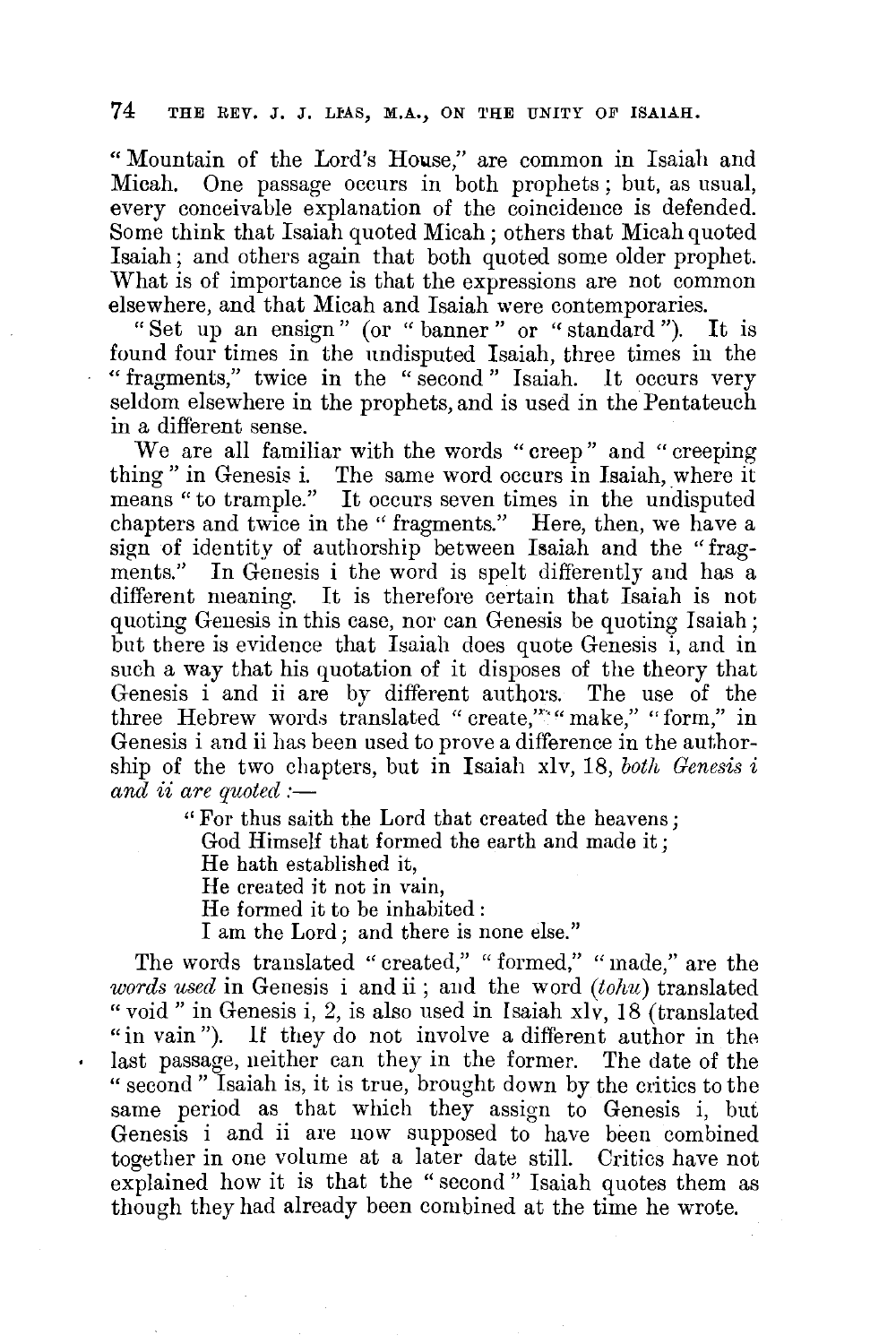(7) The tendency to break suddenly into song. This is another feature common to all the portions of the book and altogether peculiar to Isaiah. It is true that Habakkuk has a song at the end of his poetry, but it does not break out in the midst of it. In the undisputed faaiah there is a song in chap.  $v, 1-7-$ 

" Now will I sing to my well beloved

A song of my beloved touching his vineyard.''

In the "fragments" we have (chap. xii,  $1-6$ )-

" The Lord Jehovah is my strength and my song; He also is become my salvation."

And chap. xxvi,  $1-4-$ 

" In that day shall this song be sung in the Land of Judah ; We have a strong city;

Salvation will God appoint for walls and bulwarks."

while in the "second" Isaiah invitations to break into singing occur and many songs. Even the historical portion breaks out into poetry in Isaiah's message to Hezekiah, and it includes Hezekiah's song of thanksgiving, and this in the space of four chapters.

(8) The piling up of ideas or imagery is a peculiarly Isaianic feature-the building up of ideas, sometimes of a similar and sometimes of a contrary nature, with a most powerful effect. Take the three following instances from the undisputed Isaiah, from the "fragments," and from the "second" Isaiah respectively:—

" The day of the Lord of Hosts shall be

Upon every one that is proud and lofty,

And upon every one that is lifted up;

And he shall be brought low ;

And upon all the cedars of Lebanon, that are high and lifted up,

And upon all the oaks of Bashan," etc. (chap. ii, 10-17).

" It shall be

As with the people, so with the priest ;

As with the servant, so with his master;

As with the maid, so with her mistress" (chap. xxiv, 2).

"Behold my servants shall eat, but ye shall be hungry ; Behold my servants shall drink, but ye shall he thirsty ; Behold my servants shall rejoice, but ye shall be ashamed" (chap. lxv, 13-14).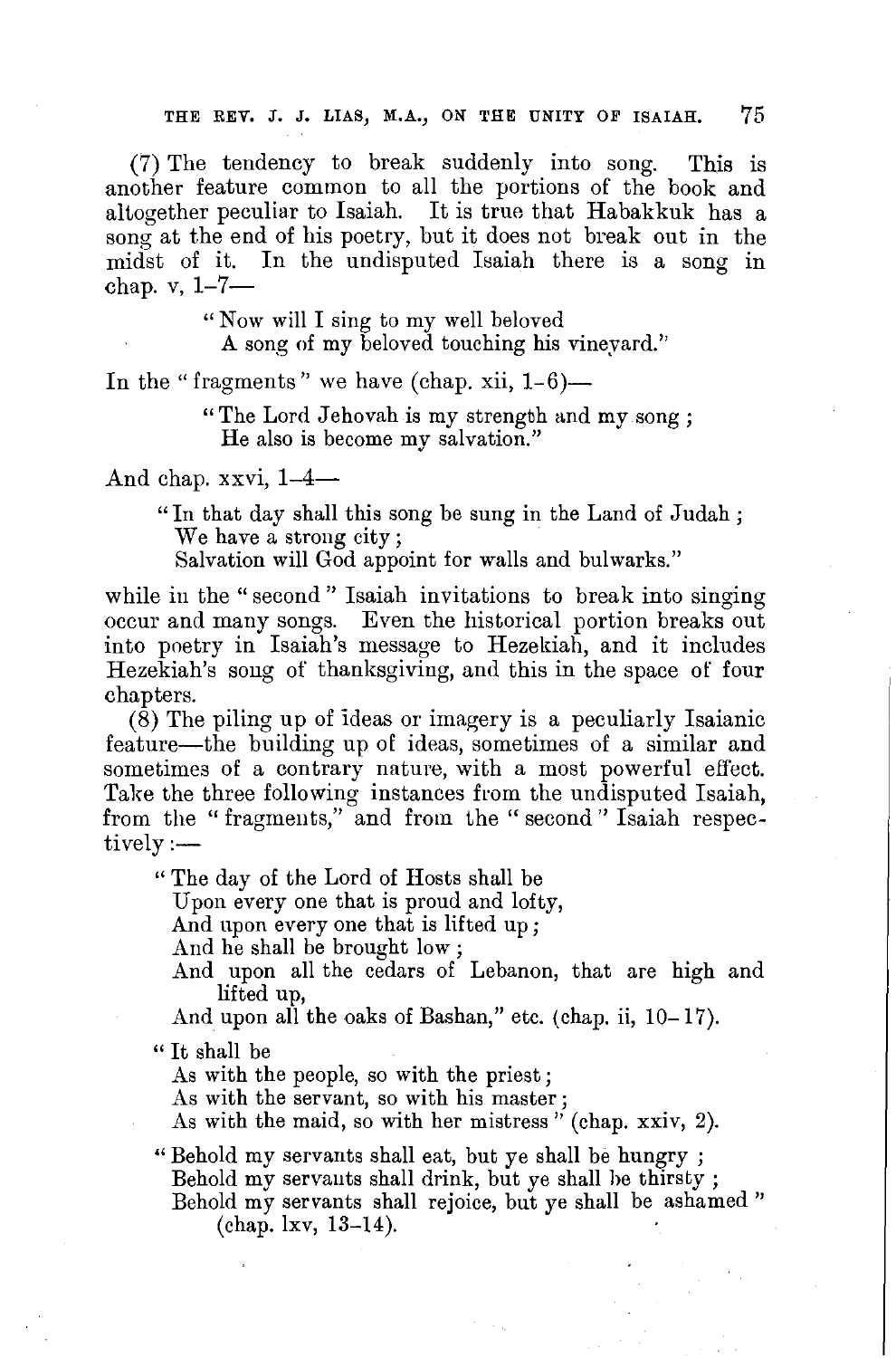Shorter passages of a similar kind occur in every page. No other writer but Isaiah supplies us with such examples.

(9) Closely connected with the above is the unique way in which parallelism, a characteristic of Hebrew poetry in general, is used by Isaiah.

Usually poetic parallelism consists simply in the repetition of the same idea in different words. But in Isaiah's hands parallelism is a most powerful instrument of emphasis. Two or three examples out of a thousand must content us here. We will take from the undisputed Isaiah, chap. ii,  $10-12$  :-

" Enter into the rock, and hide thee in the dust, For fear of the Lord, and for the glory of His majesty. The lofty looks of man shall be humbled, And the haughtiness of men shall be bowed down, And the Lord alone shall be exalted in that day. For the day of the Lord of Hosts Shall be upon every one that is proud and lofty, And upon every one that is lifted up ; And he shall be brought low."

And from the "fragments," chap.  $xxiv$ ,  $3-5 :=$ 

" The land shall be utterly emptied, And utterly spoiled : For the Lord hath spoken this word. The earth mourneth and fadeth away, The world languisheth and fadeth away, The haughty people of the earth do languish. The earth also is defiled under the inhabitants thereof; Because they have transgressed the laws, Changed the ordinance, Broken the everlasting covenant."

And from the "second" Isaiah, chap. liii,  $3-\overline{5}$  :-

" He is despised and rejected of men; A man of sorrows, and acquainted with grief : And we hid as it were our faces from Him; He was despised, and we esteemed Him not. Surely He hath borne our griefs, And carried our sorrows : Yet we did esteem Him stricken, Smitten of God, and afflicted."

It is absolutely impossible, in the space allotted to me, to convey the cumulative force of this line of study to my hearers and readers. A most convincing treatise might be written on the subject of the use of parallelism in Isaiah as compared with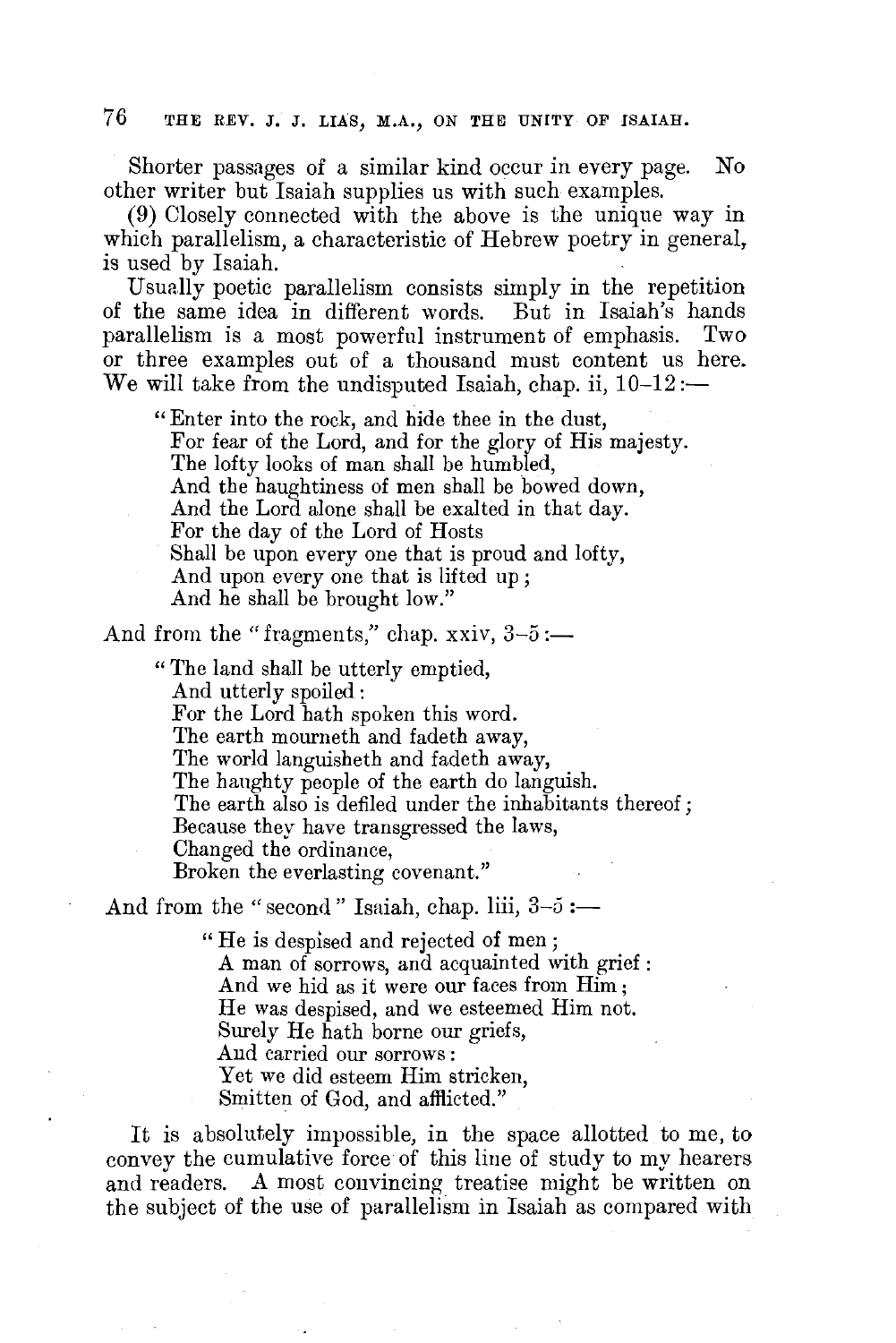its use by the other writers of the Old Testament ; but it would be open to the drawback that few would read it; some would pass it by because they had never doubted the unity of Isaiah, and others because they would not attend to an investigation which might prove in conflict with conclusions at which they had already arrived.

Some of my hearers may ask, "What is the use of these discussions of mere words?" My answer is that the critical argument.is for the most part comprised in just this dissection of words and phrases. The only other argument offered, if argument it can be called, is one that we.must reject; it is the assumption that miracles and prophesy are both impossible.

#### Two ARGUMENTS FROM HISTORY.

In conclusion let me offer two arguments based on historical facts. The first is to be found in one of the latest sermons of Canon Liddon. He is speaking of Isaiah's prophecies of the bringing in of the Gentiles. I will quote the passage  $:$ 

" Before our Lord came, the force and beauty of this teaching was warped and withered by the intense and, it must be added, narrow feeling of nationality which set in after the Captivity. The close contact with the heathen in the Captivity did more than anything else towards limiting the range of love in Jewish hearts by the idea of the nation. The law said, 'Love thy neighbour,' but the later Jew answered the question, 'Who is my neighbour *1'* in the narrowest sense. He even excluded the Samaritan."

The four great evangelical prophets, and most of the minor prophets, insist on the superiority of the spirit of the Law to its letter, the spread of the knowledge of the truth far and wide among the Gentiles, and the coming of One Who by stripes and suffering should bring in the long-promised dispensation of the Spirit. The cruel oppression of the Captivity made the later Jews lose sight of these bright prospects for humanity, and they hardened themselves into a bitter hatred of all nationalities but their own, a hatred which, as Juvenal, Tacitus, and other Gentile writers record, was repaid with interest.

**A** consideration which has occurred to myself, looks **in** the same direction. The critics of the Wellhausen school refer the " second" Isaiah to the period of the Captivity; the present Regius Professor at Cambridge to that of the Maccabees. But after the Return, the Jews had become so narrow in their national spirit that the glowing pictures of a glorious future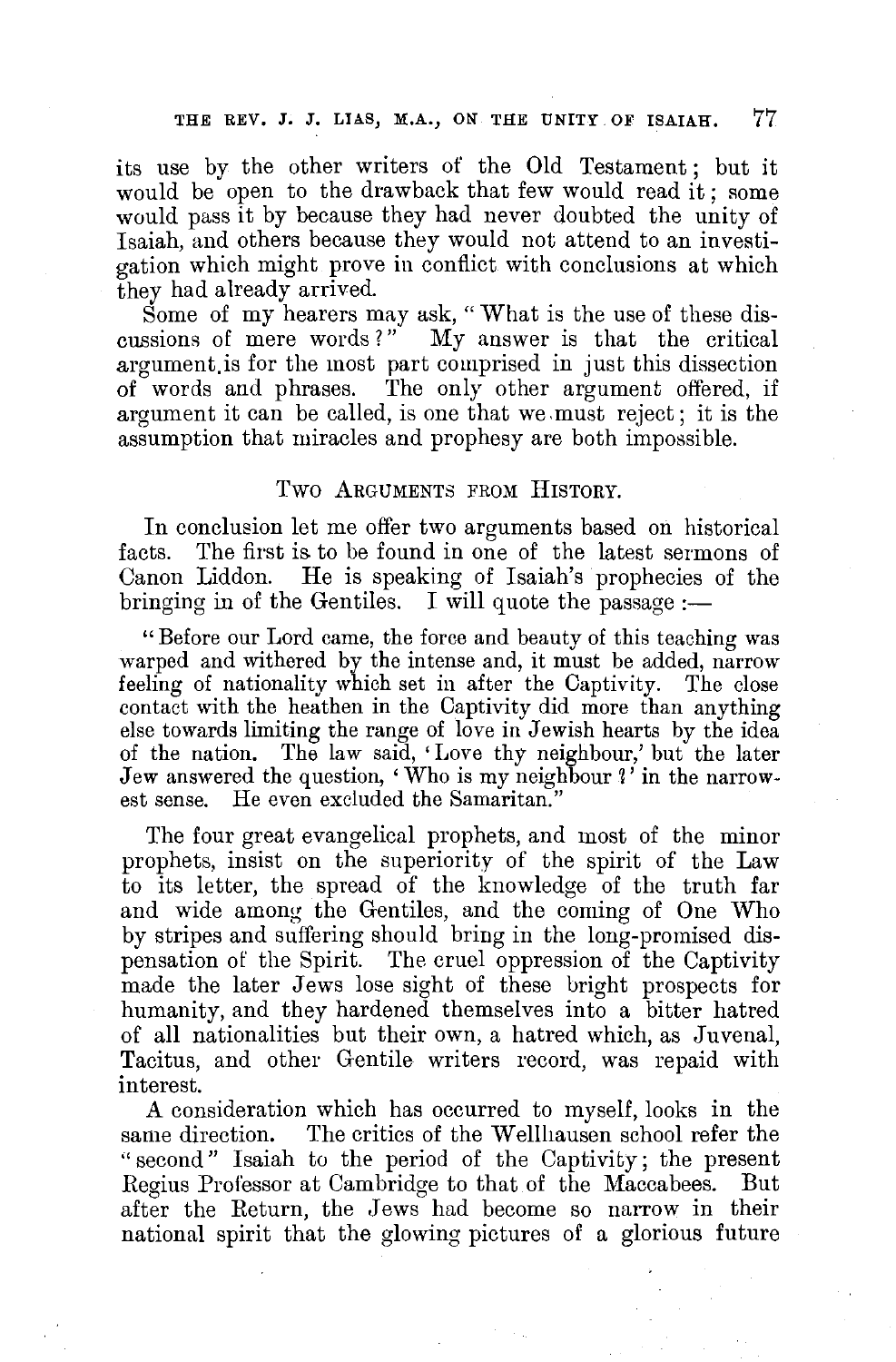for all the peoples of the world would have repelled them, and have found no acceptance. As for such condemnations of the worship of idols as we find in many passages of "second" Isaiah, they could not have been written in post-exilic times. They would have been regarded as unfounded and unjust attacks upon a blameless and suffering people. For the outward observances of idolatry had become utterly abhorrent to the Jews of the Return.

It is but fair to add that some of the characteristics ascribed to the book of Isaiah are to be found-though not to the same extent-in other prophetic writings. It was inevitable that Isaiah, who was not only the greatest of the prophets, but one of the earliest, should influence those who came after him. The most striking example of this is found in the forty-eighth chapter of the prophecy of Jeremiah, the denunciation of Moab, in which he largely quotes the Burden of Moab recorded in Isaiah xv and xvi. Much of it is verbal quotation, some of it an amplification of Isaiah's words.

#### CONCLUSION.

The effect of German destructive criticism is to lower the general credit of the Scriptures. The critics divide by centuries the various authors from the events they profess to describe; the authors, according to them, are not men intimately acquainted with the events they record, and their sources of information are vague traditions, true or false-probably false, except when they are assertions having no particular religious value. Historical statements are supposed to have been "worked over" by men of later date; prophecies must have been written after the event.

But the Bible, throughout all its books, professes to be the communication by God to man of His Divine Will. The Pentateuch may not be all the work of Moses, but it must either have been written under his direction, or be a deliberate and indefensible forgery. The historical books were clearly the work of members of the schools of the prophets, who became the government scribes ; the books of Chronicles speak of the works of Nathan and Gad, of Jehu the son of Hanani, and other persons well known in Jewish history. I cannot stop to quote any of the prophecies contained in Holy Writ, not connected directly with revelation, which could not have been written after the event. I can only refer to the one great fact that the prophecies of the setting aside of the Mosaic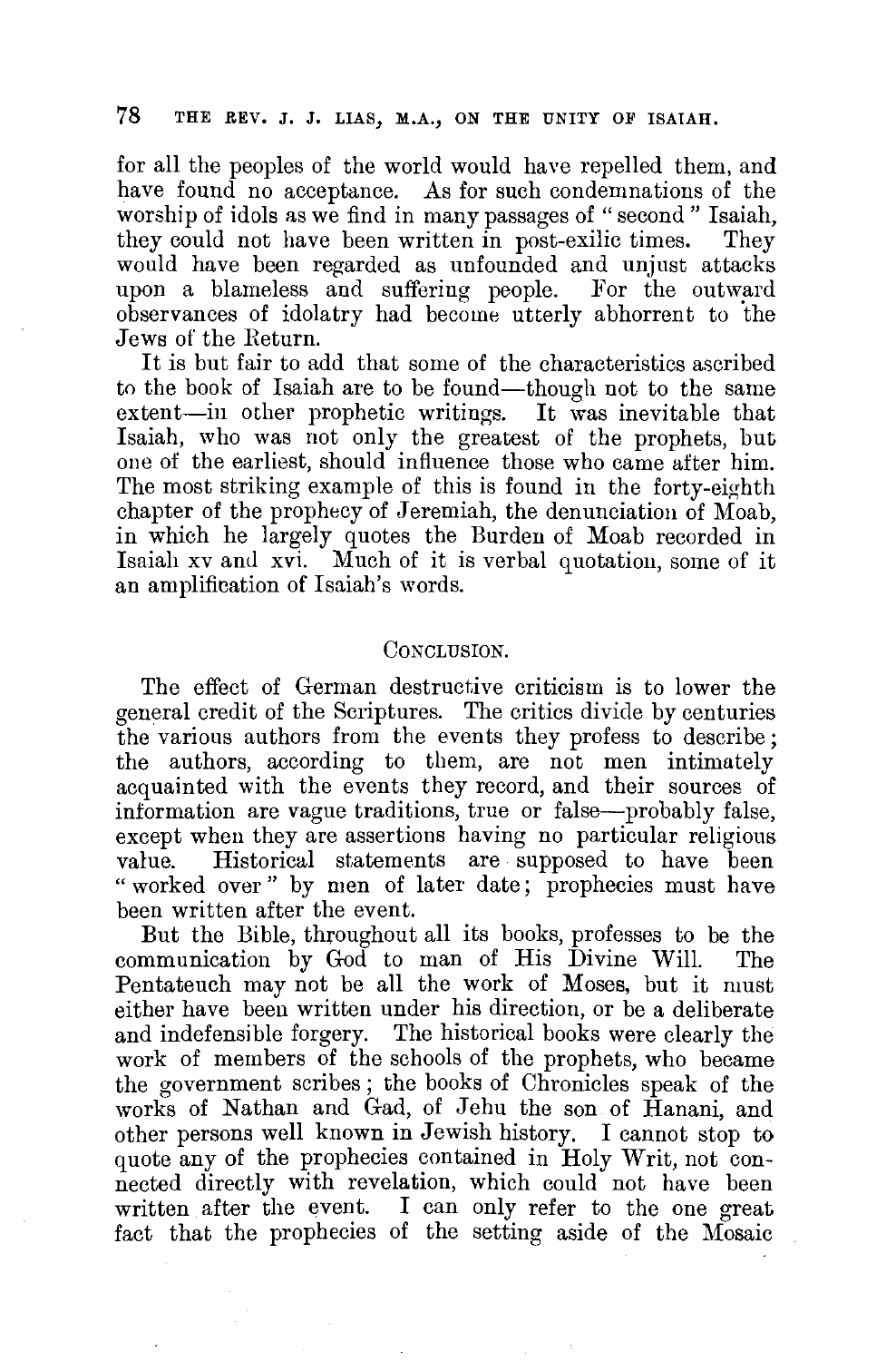Covenant in favour of one which would be written in the hearts of God's people ; the description of the entry of the Gentile world into that New Covenant; the picture of the Servant of the Lord, Who should be "despised and rejected of men," and yet exalted above them  $all$ ; --that all these are fulfilled in the history of Christ and His Church, and in no one and nothing else. And so the Christian Church continues to spread, in fair weather and in foul, and the world, in spite of all drawbacks, does become more and more conformed to the teaching of Jesus Christ. His "sound has gone out into all lands, and His words unto the ends of the world." The days are drawing nearer when "the wolf shall dwell with the lamb, and the leopard lie down with the kid, and a little child shall lead them."

Yes, in spite of this terrific war, in which the last trace of Christ's morality has disappeared from the country which for years has been dishonouring the Scriptures, we may still venture to say this. Europe, which for many hundreds of years had been an armed camp, has, as a whole, had peace for a century. And when this terrible outbreak of the hosts of anti-Christ has been brought to an end, it may well have peace for a century more.

Our criticism is truly scientific. We find our belief in Scripture supported by a comparison with facts. He Whom we preach and in Whom we have believed is truly the Lord from heaven and the King of all the earth. Therefore, we cannot be among those who teach others to look down on the sacred Volume and belittle its contents. From the beginning of the world to the last days,—from the Fall of man to this present hour,-it witnesses to the Lord Whom we worship. We therefore cannot treat it like any other book. We must recognize it as one which from one end to the other testifies authoritatively to the work and to the coming of the Judge and Saviour of the world.

Was there ever a prophecy which, when it was uttered, seemed less likely to be fulfilled than this :-

> " Arise, shine; for thy light hath come, And the glory of the Lord is risen upon thee. For, behold, the darkness shall cover the earth, And gross darkness the people : But the Lord shall arise upon thee, And His glory shall be seen upon thee. And the Gentiles shall come to thy light, And kings to the brightness of thy rising'' 1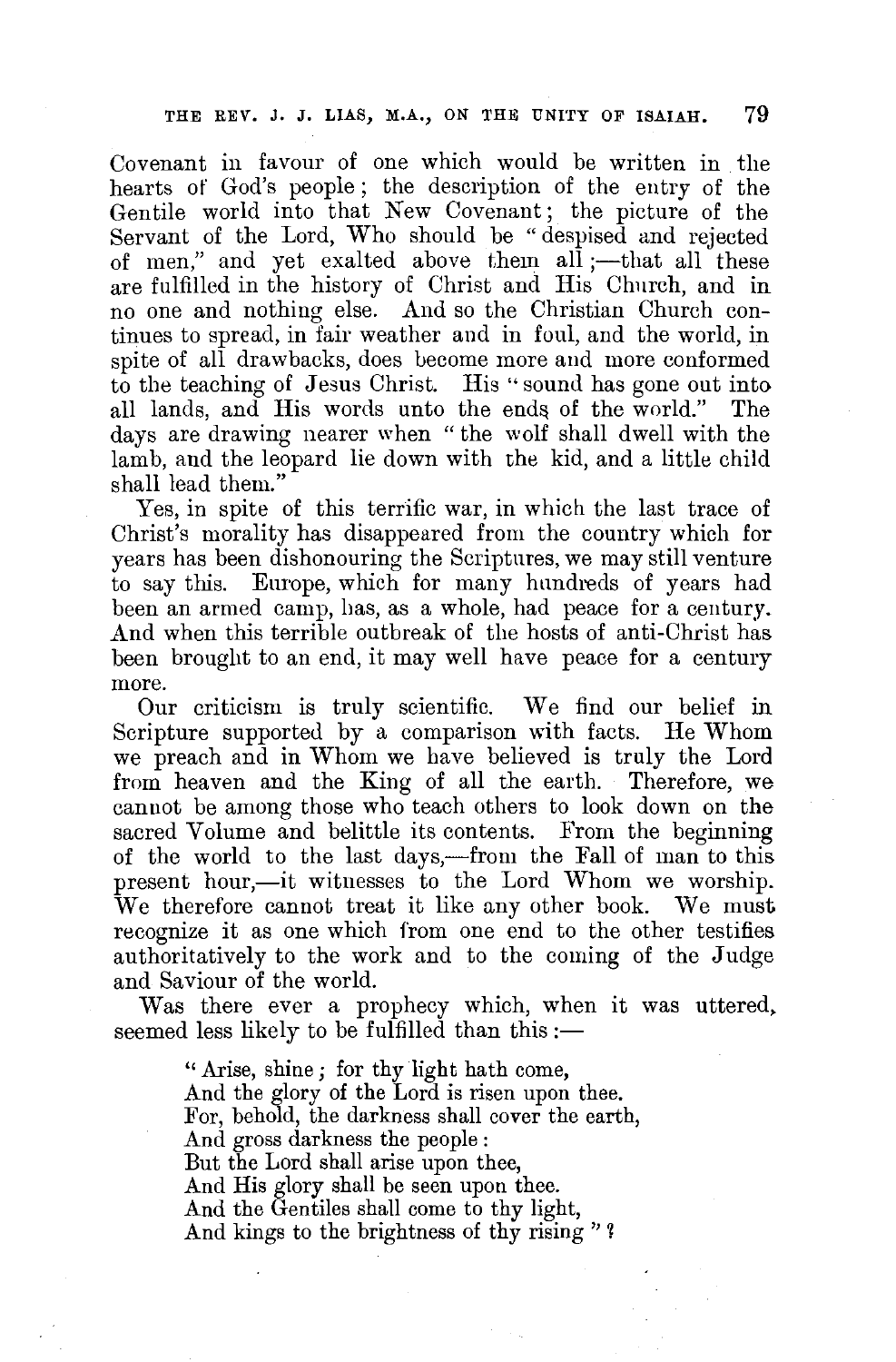And was there ever a prophecy which, even already, has received so glorious-and so unexpected-a fulfilment?

#### DISCUSSION.

The CHAIRMAN said that they had listened to a remarkable paper, one which, when it appeared in print, he would like to study carefully point by point. He did not know whether anyone there had had his mind unsettled by higher critical theories; for himself he had been kept to the view as to the authorship of the book of Isaiah which had been held by the Christian Church from the earliest times. The Jews had also always in the past considered the prophecies of Isaiah to be a single book ; if it were not so, then there was the strange fact that the greatest of all the prophetic writers was an unknown and nameless man, and his work tacked on to the prophecies of another writer. The Jewish Canon included sixteen prophets, and each prophecy began with the name of the prophet. But on the new theory the rule was broken in the case of the greatest prophet of all.

The critics refuse to accept the latter part of the book as genuine, because Cyrus was mentioned by name before his birth ; yet Ezra mentions and quotes Isaiah in this very connection.

He had been greatly indebted to a little book by a learned and venerable lady, Mrs. L. D. Jeffreys, entitled *The Unity of Isaiah,* and published by Deighton Bell and Co., Cambridge. The book points out that three objections had been brought against the Isaiah .authorship of chapters xl-lxvi. It had been assumed that the historical background of the early part of the book had been Palestine, but of the last part Babylon, but here critics differed hopelessly among themselves as to details. A second difficulty was the change in the theological aspect, which appeared to be different in the earlier and later portions of the book; that simply meant, however, that emphasis was laid on different doctrines or topics as the occasion required, and a similar change might be found in most of the Epistles of St. Paul, as, for example, the Romans and the Ephesians. Lastly, there was the difficulty of the alleged differences of vocabulary and style, but a writer might vary his style from time to time, especially when he wrote under different <codtlitions.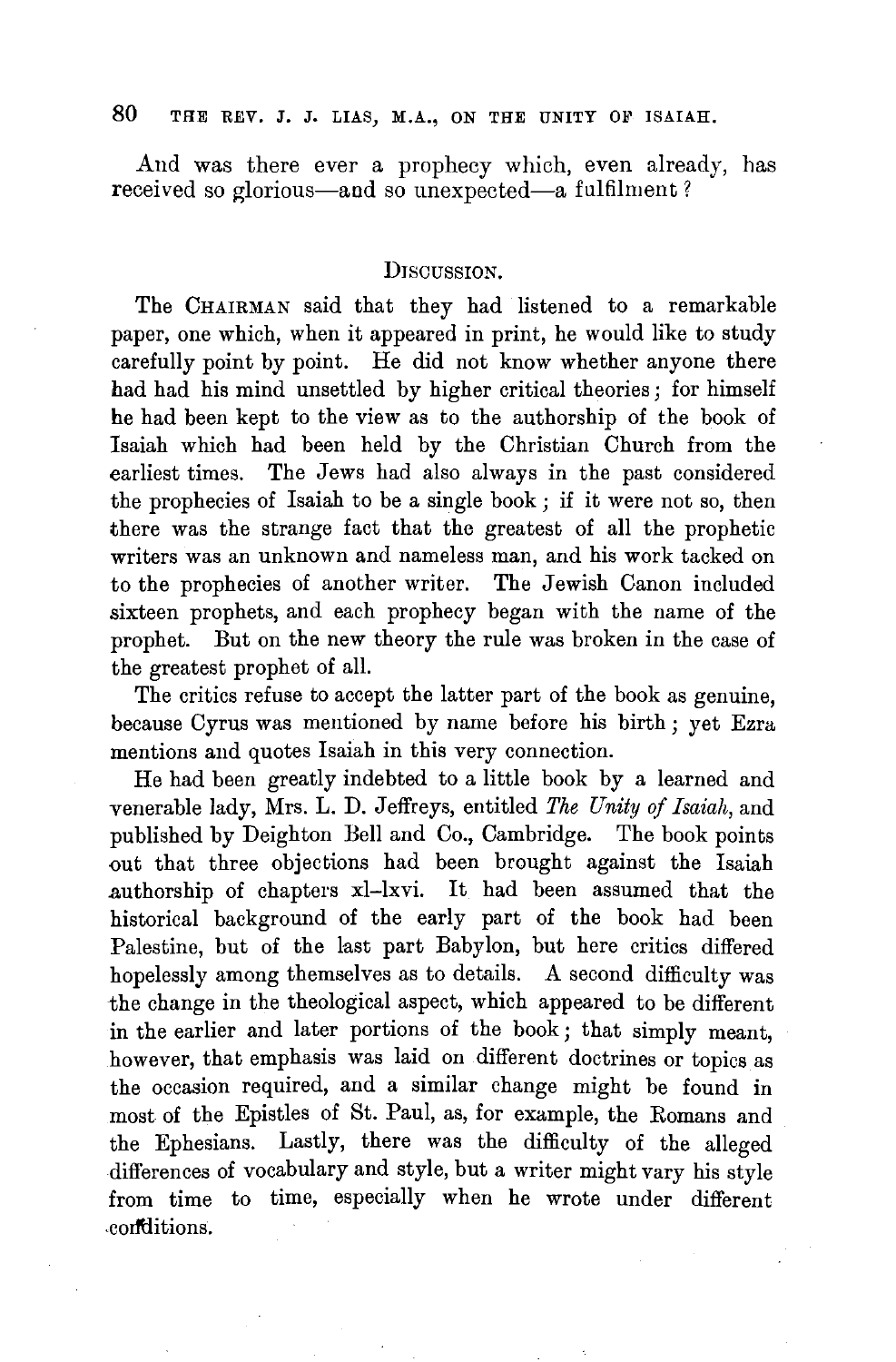The Rev. MARTIN ANSTEY wished to be allowed to make three remarks. First, there was one phrase which should be written across all the higher critical arguments : non sequitur. Their conclusions did not follow their premisses ; nothing more remained to be said. Secondly, if the point under discussion was " Did Isaiah write the whole of this book, or did he not  $\mathbb{I}$ ", the discussion must be decided by testimony. The one unbroken historical testimonyand this was evidence--was that the book was written by one man, Isaiah. Third, there was the question of the difference in tone of the two parts in Isaiah : there was the despondent tone and the triumphant. The critics dissected the book on these lines, giving the despondent portions to Isaiah, the triumphant to another author. But for himself, in his own study of Isaiah, he found that the two tones did not divide the book into two main portions as the critics asserted. Isaiah began with a survey of the facts of life, which were depressing, but in chapters vi, xi-xii, xxiv-xxvii, and xxxiiixxxv he rose above the depressing facts, and saw in prophetic vision the glorious Messianic conclusion in which they were destined to culminate, and in chapters xl-lxvi he reached the grand climax and the triumphant Messianic conclusion of the whole revelation vouchsafed to him. Isaiah had seen Samaria carried away into captivity; he saw that Judah would be carried away to Babylon also, but beyond the Captivity in Babylon he saw the Return, and beyond the Return he saw, and saw from the very first, that the whole earth should be full of "the Glory of the Lord" (Isaiah vi, 3; xi, 9; xxv, 8; xxxv, 10; lxvi, 22, 23).

Mr. SIDNEY COLLETT said that there was one piece of evidence which had not been mentioned yet, but which appeared to him to be both simple and conclusive. There was a passage in the New Testament in which both portions of Isaiah were quoted, and both ascribed to one man. It was in the Gospel of St. John, chapter xii, 38-41. In verse 38 chapter liii of Isaiah was quoted--that was Isaiah No. 2, while in verse 40 the sixth chapter was quoted, which is supposed to be Isaiah No. 1. But here both quotations were ascribed by the Holy Spirit to one and the same Isaiah.

Moreover, the true division of the prophecy was not a twofold one, but a threefold, which in a wonderful way confirmed the unity of the book. Thus, each section began with a call and ended with a warning. The first division began with chapter i, 2, "Hear, 0

G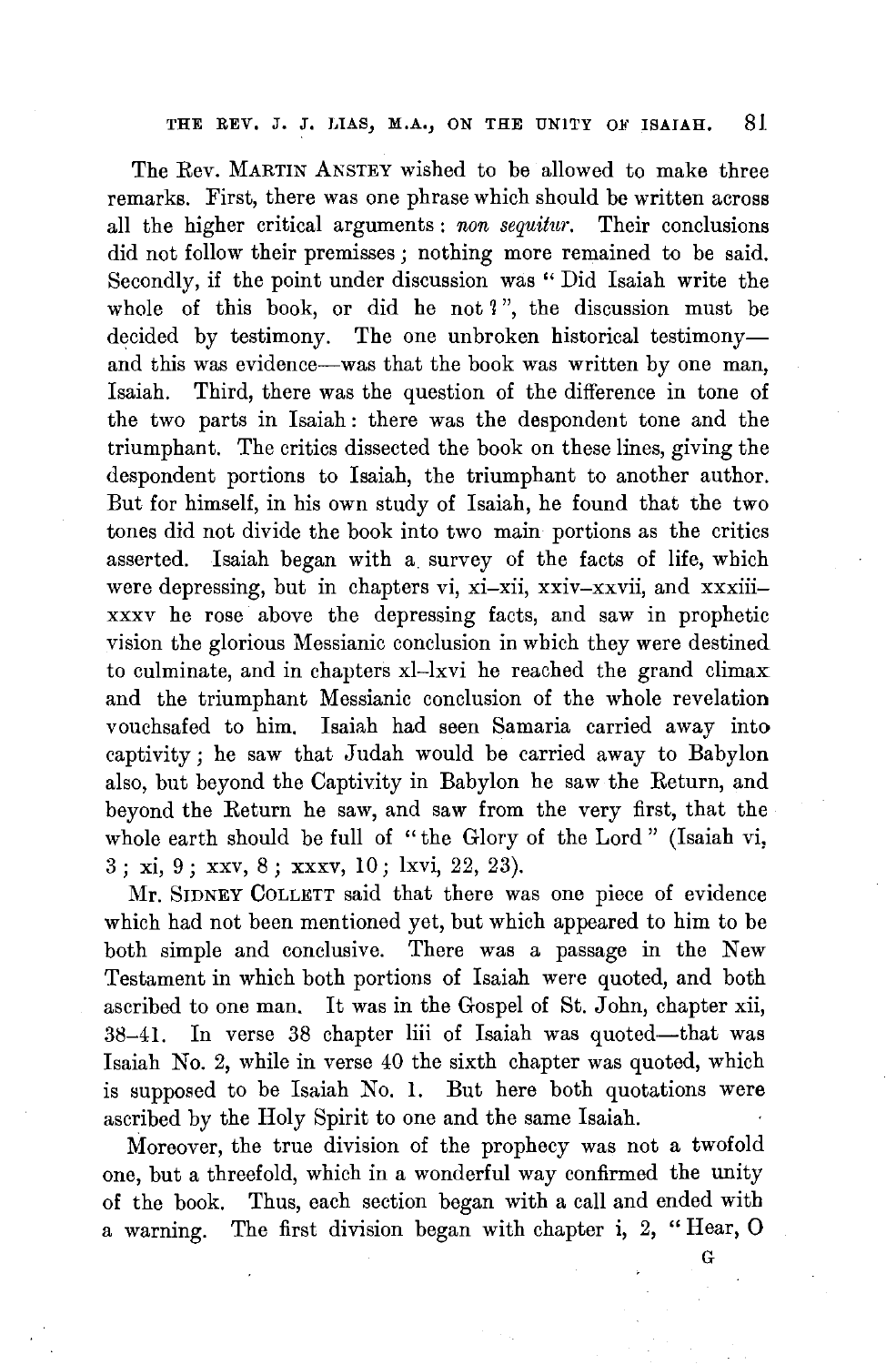heavens, and give ear, O earth," and ended with chapter xlviii, 22, " There is no peace, saith the Lord, unto the wicked." The second division commenced at chapter xlix, "Listen, 0 isles, unto me; and hearken, ye people, from far;" and ended at chapter lvii, 21, "There is no peace, saith my God, to the wicked." The third section began with chapter lviii, 1, "Cry aloud, spare not," and ended at lxvi, 24, "Their worm shall not die, neither shall their fire be quenched." It was also interesting to note that the first call was addressed to the Jews, the second to the Gentiles, the last to the Jews again.

This wonderful prophecy thus contained, in a kind of acrostic form, a revelation of God's plan in His dealings with men through the ages. He first called out the Jews (Genesis xvii) to be His witnesses in the earth. They, proving themselves unworthy, the call was then sent to the Gentiles (Acts xiii, 46). But, "God hath not (finally) cast away his people which He foreknew " (Romans xi, 2) ; and therefore the third call was again to the Jews, who are yet to be restored : "For the gifts and calling of God are without repentance" (Romans xi, 29).

The Rev. JOHN TuCKWELL said: The learned Chancellor's paper is very timely. Many of the evils of the higher criticism arise from attempting to study the Bible *as literature.* It cannot be done without ignoring its purpose and destroying its Divine vitality.

At the back of the higher criticism is the theory of Evolution, and you cannot treat the Bible along the lines of Evolution without rejecting the supernatural. In the prophecies of Isaiah we have the name of Cyrus the Persian mentioned 150 years before his time. How do the critics get over that fact ? By the simple expedient of adopting the theory that there were two or ten Isaiahs, the author of Isaiah xiv living nearly 200 years later than the first Isaiah, writing history under the garb of prophecy, and getting the world to accept the fraud. They cannot understand any supernatural inspiration mentioning a man by name 200 years beforehand. But a similar case occurs in I Kings xiii, 2, where a prophet prophesies against the idolatrous altar of Jeroboam, and says : " 0 altar, altar, thus saith the Lord; Behold, a child shall be born unto the house of David, Josiah by name; and upon thee shall he offer the priests of the high places that burn incense upon thee." That was fulfilled 350 years later.

But another way suggested out of the difficulty is to tamper with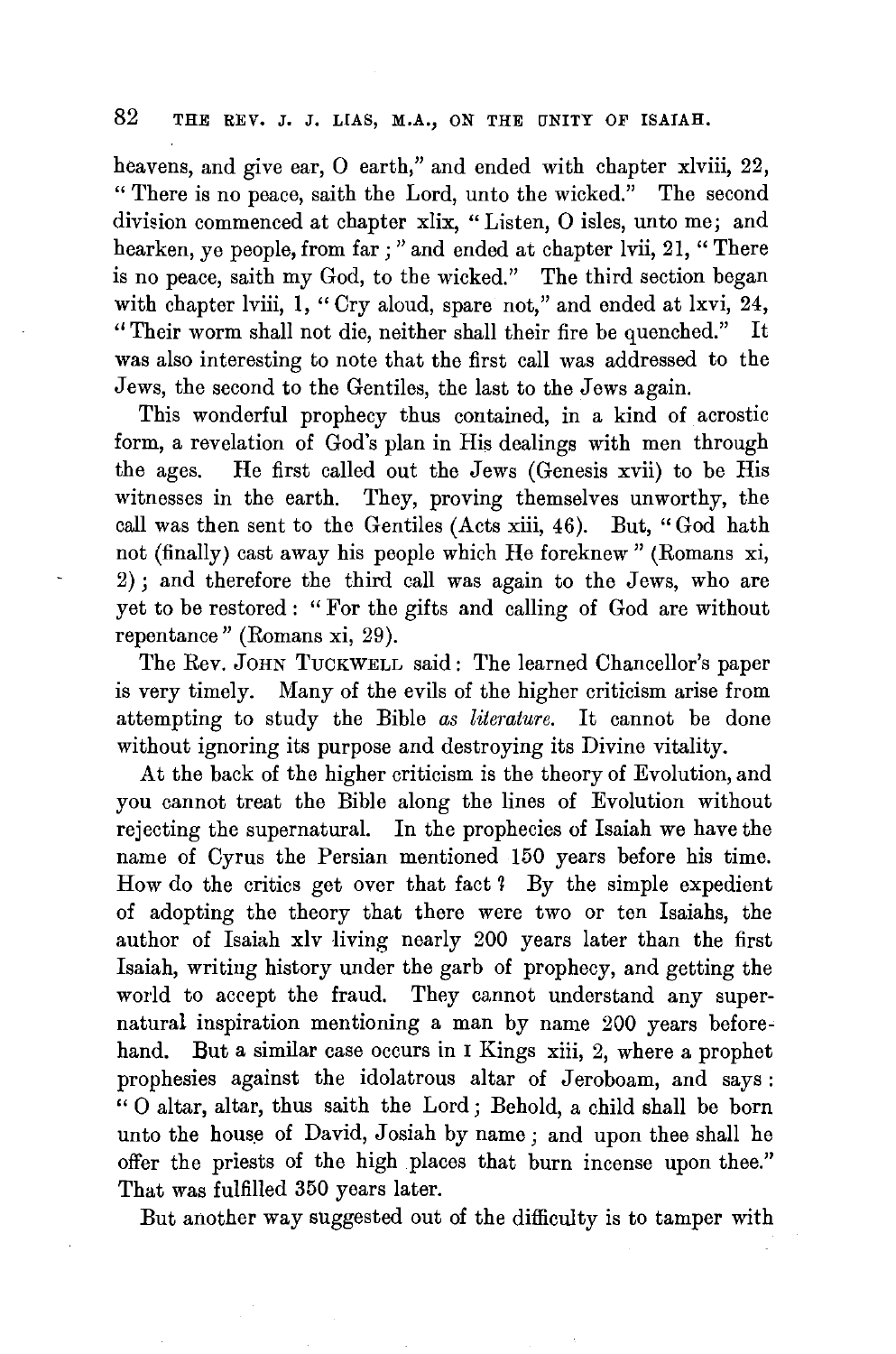the Hebrew text under the pretence that somebody else has tampered with it before. The name Cyrus is spelled  $\mathcal{C}$ יבר or **~~J!l** *(Koresh).* Now, the ingenious suggestion is made that somebody in early times found the word spelt with the initial letter  $\sigma$  *(cheth)* instead of  $\sigma$  *(caph),* and meaning "a workman," so that the objectionable verse would read : " Thus saith the Lord to His anointed, to the workman whose right hand I have holden," etc. But verse 4 is a very awkward one for this interpretation: "I have even called thee by thy name : I have surnamed thee, though thou hast not known me." Another awkward fact is that the name of Cyrus is found in the previous chapter, vv. 27 and 28, but that is got over by the familiar device of calling those verses an "interpolation," without the least evidence from Hebrew MSS. Josephus knows nothing of any such faking of the text, for he tells us that the passage in Isaiah was shown to Cyrus, and the fact of his own name being in the text greatly encouraged him to carry out the prediction. Such are the shifts to which modern criticism resorts to evade the evidence for the supernatural element in Holy Scripture, and yet this criticism calls itself scientific !

A hearty vote of thanks was passed to the learned and venerable author of the paper, and the meeting adjourned at 6 p.m.

In comment on the discussion the LECTURER wrote  $:$ 

I should like to thank the hearers of my paper for their extremely kind reception of it. There are no criticisms. I should like, however, to give the explanation of some of its deficiencies.

1. I desire to say that I was specially asked to confine my paper within as narrow limits as possible on account of the increased cost of printing brought about by the War. It therefore contains barely half what I could have put into it. I trust that those interested in the subject will do me the favour of referring to my fuller paper on this subject, written, as already mentioned in the footnote on p. 65, for the American *Bibliotheca Sacra,* which may be obtained of Messrs. Higham and Company, Farringdon Street, London, E.C.

2. Prebendary Fox (whom I beg to thank for his kind words) has mentioned his indebtedness to Mrs. Jeffreys' little book on *The Unity of Isaiah.* Only want of space prevented me from saying that I am also greatly indebted to that book, as Prebendary Fox must have perceived. I am happy now to be able to make amends

G 2